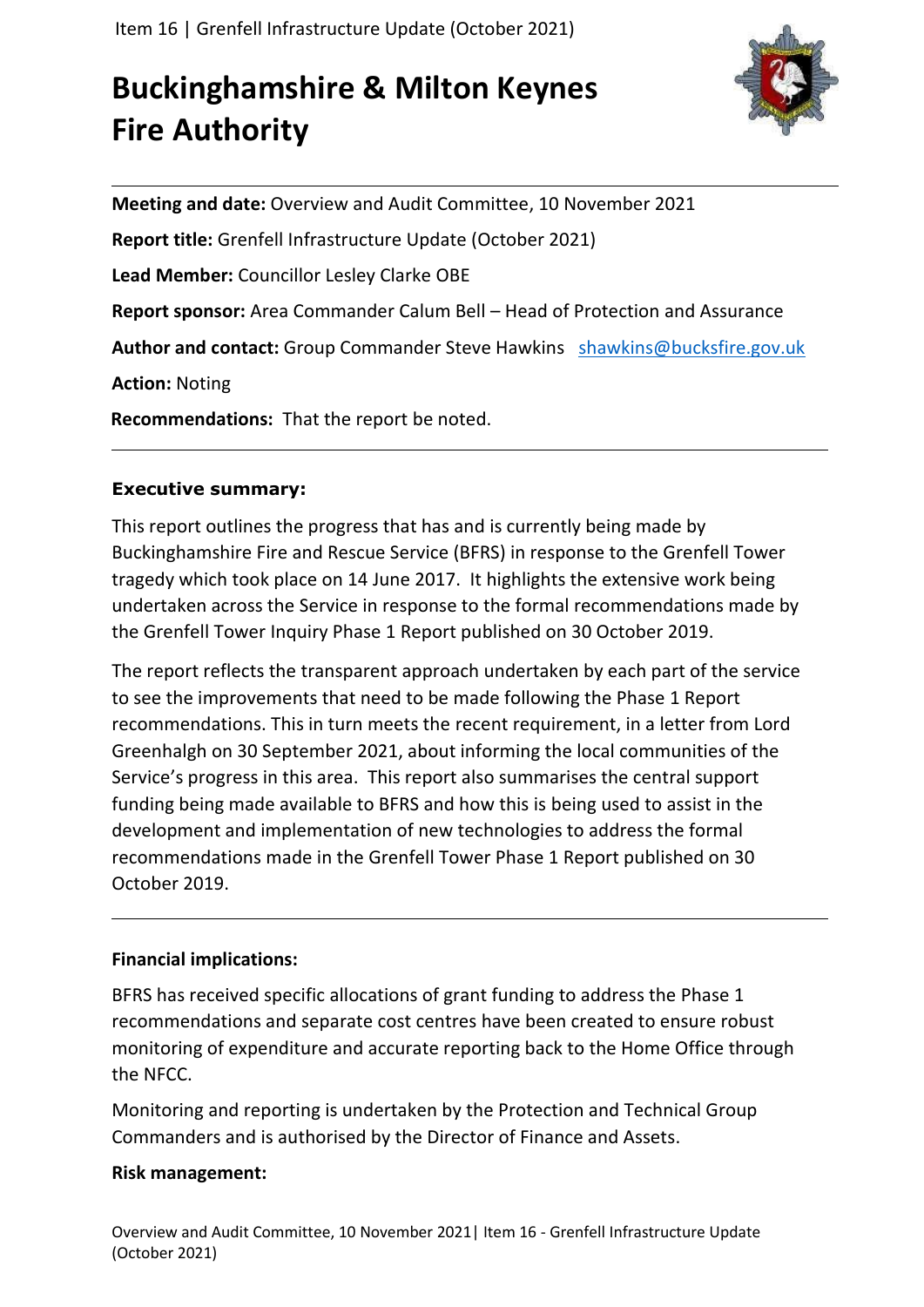Risks to the delivery of the Grenfell project are recorded, managed and monitored at a departmental level as indicated in the Corporate Risk Management Procedure. Risks can be escalated from the project register to the Protection and Assurance Risk Register or Corporate Risk Register as required.

A dedicated station Commander has been given the responsibility of monitoring BFRS progress against the recommendations made in the Phase 1 report and this is regularly reviewed and updated and reported through the Protection and Assurance Risk Register.

# **Legal implications:**

Any legal implications are considered as the respective strands of this project are implemented.

# **Privacy and security implications:**

There are no identified privacy issues or security implications and the implementation of the recommendations and the information in the Phase 1 Report are in the public domain.

# **Duty to collaborate:**

Throughout the progression of this project there have been opportunities to collaborate with the other Thames Valley Fire and Rescue Services as well as with local authorities. This continues to take place and specific examples have been highlighted in Annex A Grenfell Infrastructure Update. This involves collaborative procedures and collaborative exercises.

# **Health and safety implications:**

The imbedded practical application of the health and safety management policies and procedures ensure the Service's compliance is demonstrated and evidenced as it continues to implement the respective strands of the project.

# **Environmental implications:**

The actions undertaken by the Service under the project heading of Grenfell are aiming to meet the recommendations as set out by the Home Office. Whilst considering this the project team is aware of the duty of the Service to consider the environmental impact of its activity. Environmental considerations form part of the procurement process and are considered throughout the way in which the Service undertakes training and transport when managing exercises.

# **Equality, diversity, and inclusion implications:**

Equality, Diversity and Inclusion matters are considered routinely as each respective action is undertaken to meet the recommendations. Equality impact assessments are considered and undertaken where there is any perceived impact.

# **Consultation and communication:**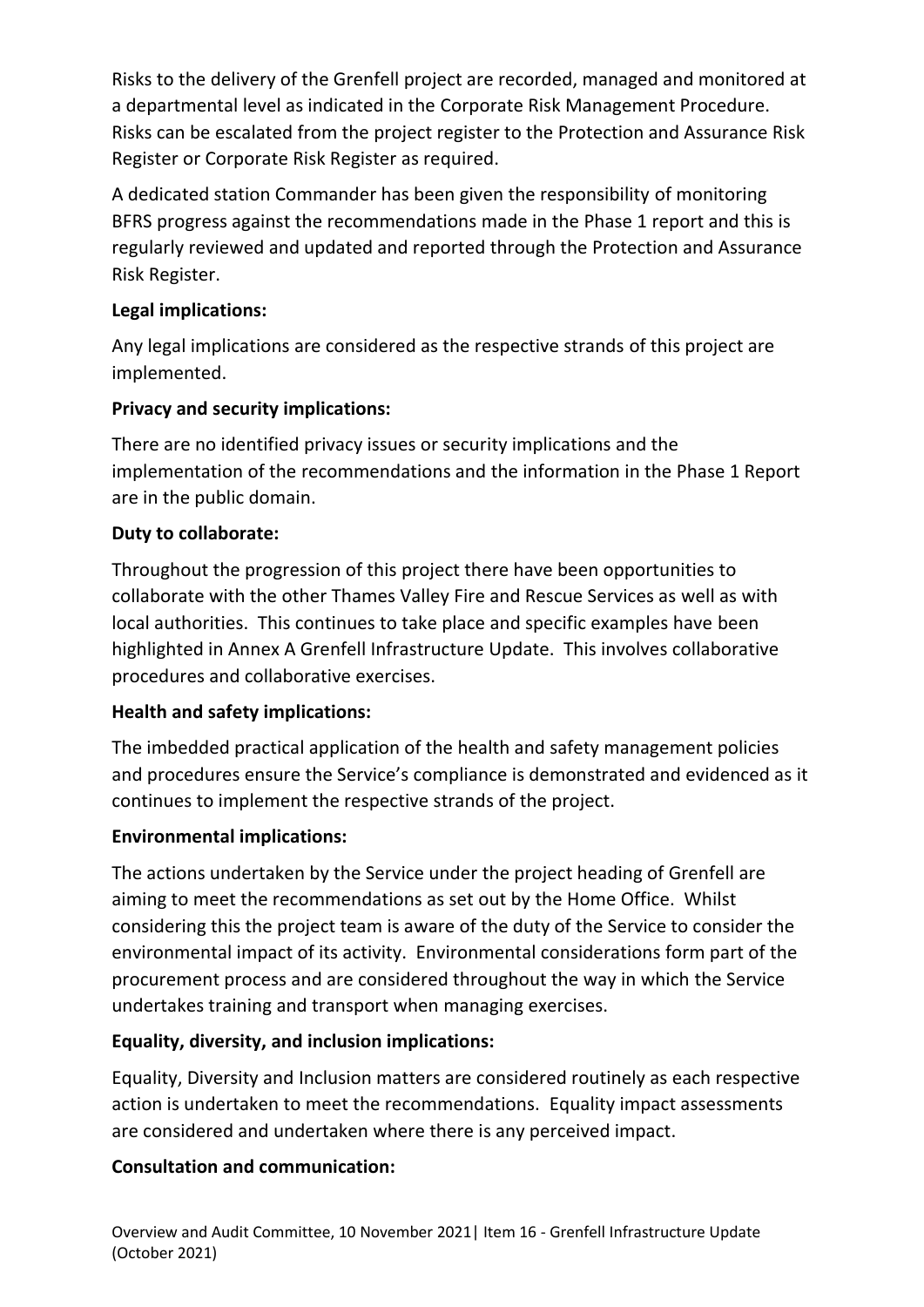Regular stakeholder engagement is achieved across BFRS through the dedicated project coordinator and also within the Grenfell project Group and involves a number of separate departments across the Service. This is highlighted through the Annex A report and the ongoing reports and progress are monitored and reported through the management processes and reporting line.

The paper is for noting and further updates will continue to come to O&A through the Head of Protection and Assurance via the Operational assurance Group and the Performance Monitoring Board.

#### **Background papers:**

Phase 1 report - [Grenfell Tower Inquiry.htm](Phase%201%20report%20-%20Grenfell%20Tower%20Inquiry.htm)

| <b>Appendix</b> |                                          | <b>Protective Marking</b> |
|-----------------|------------------------------------------|---------------------------|
|                 | Annex A - Grenfell Infrastructure Update |                           |
|                 | (October 2021)                           |                           |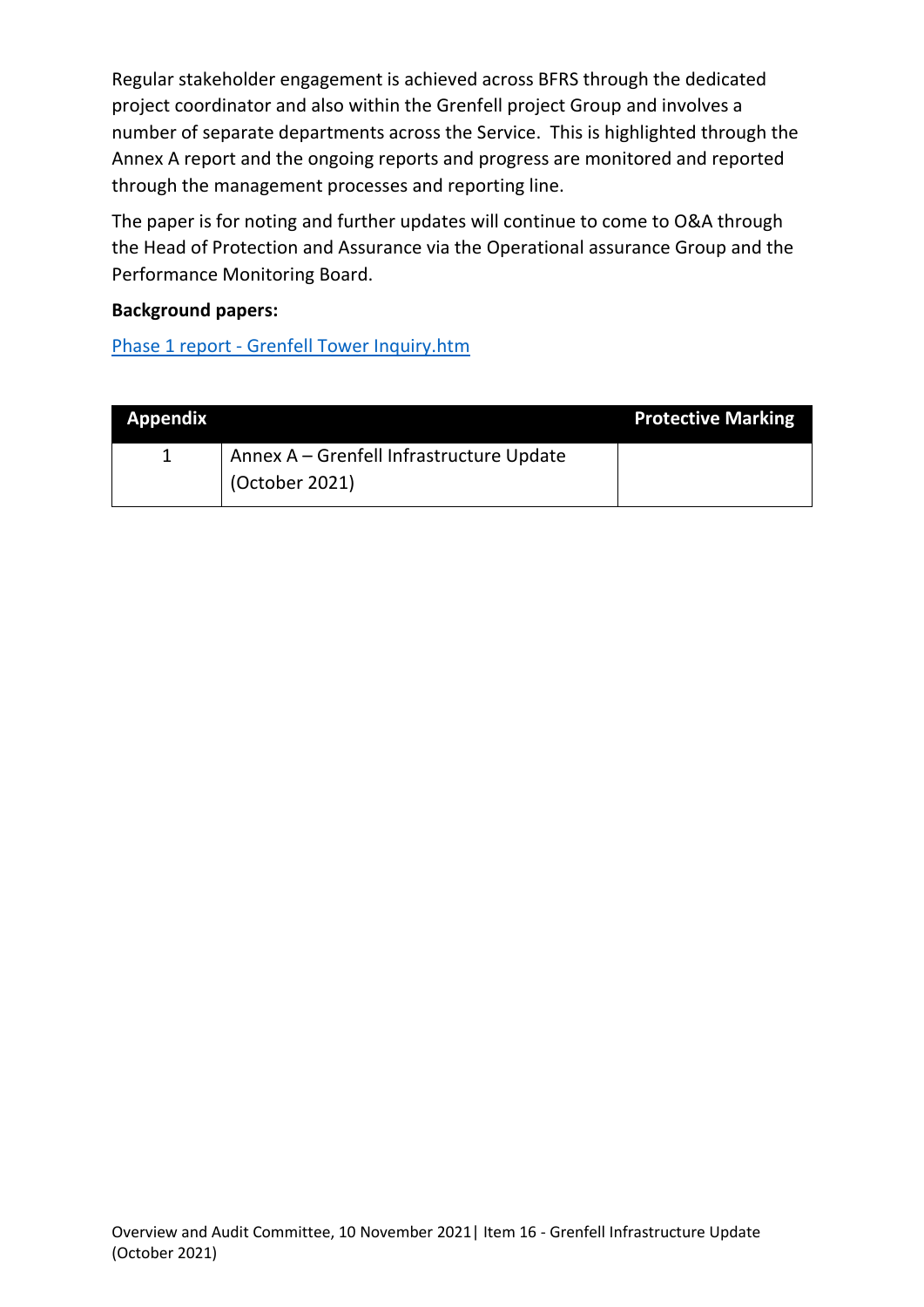# Grenfell Infrastructure Update (October 2021)

Buckinghamshire Fire and Rescue Service Update October 2021

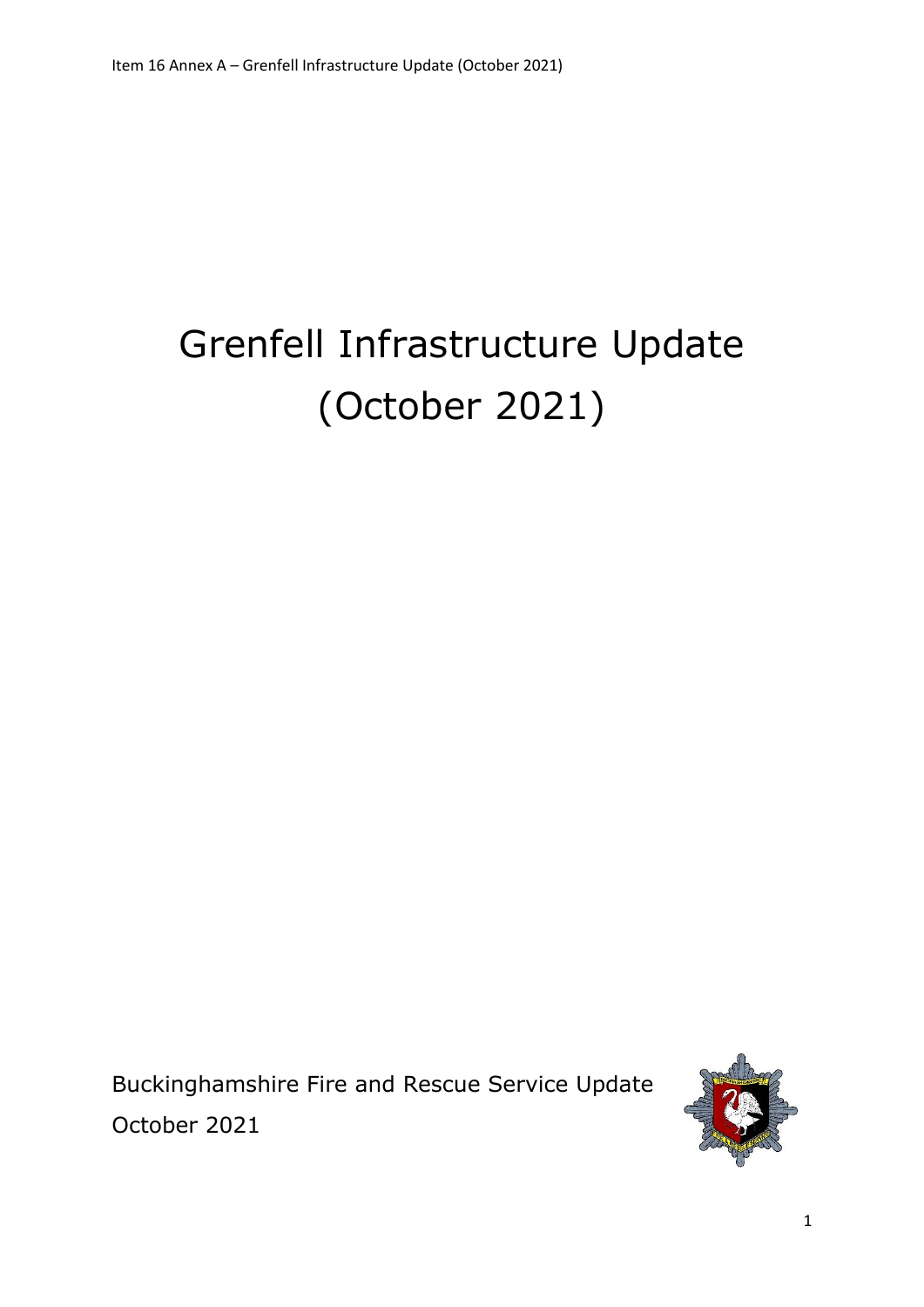#### **Contents:**

- **1. Executive Summary**
- **2. Introduction**
- **3. Response Activity**
- **4. Prevention Activity**
- **5. Protection Activity**
- **6. Operational Assurance and Training Department Activities**
- **7. Improvement Plan Following the Grenfell Tower Inquiry Phase 1 Report and a Look Forward to Phase 2**
- **8. Central Funding**
- **9. Collaboration and Alignment**
- **10.Conclusion**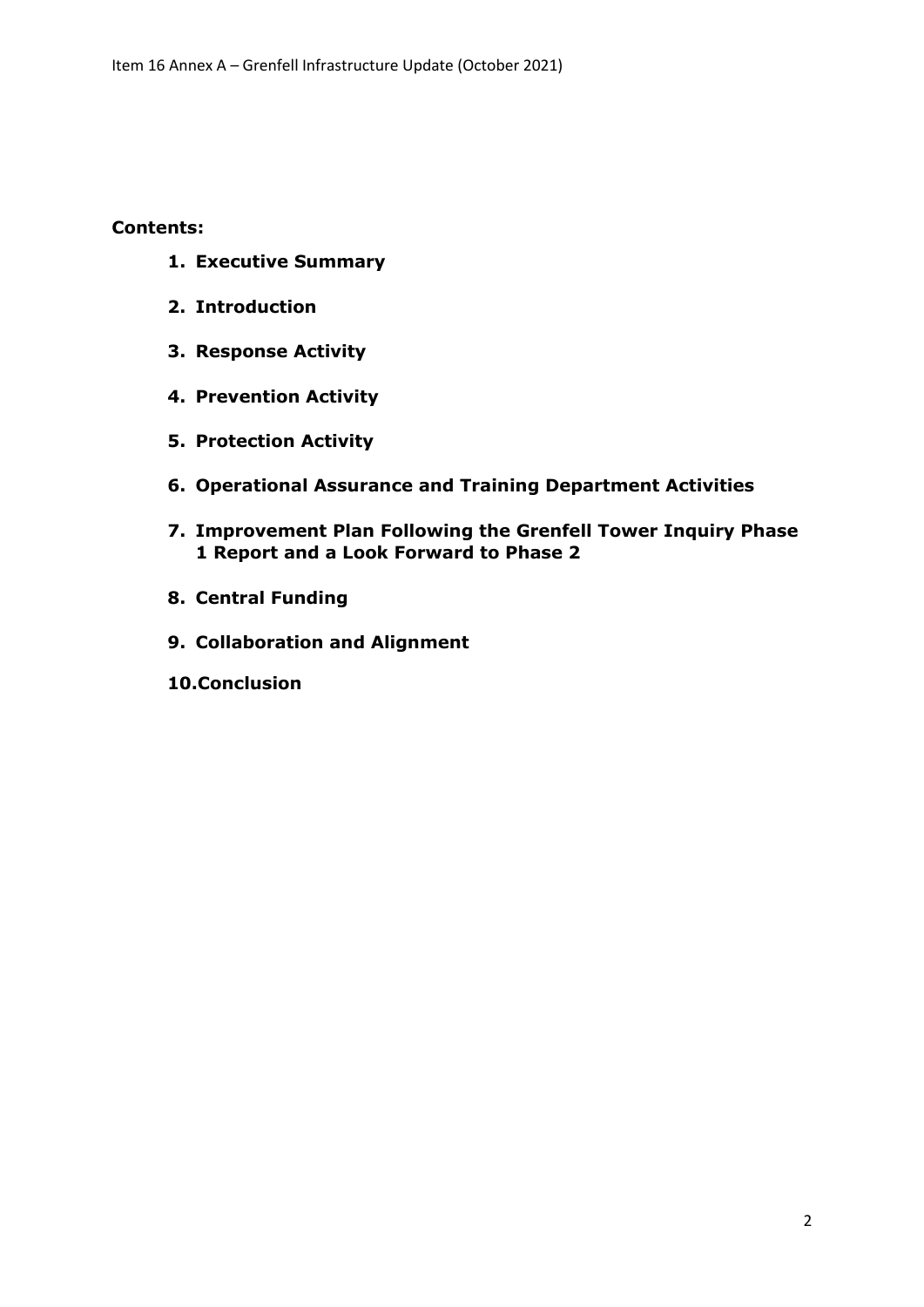# **1. Executive Summary**

- 1.1 This report outlines the progress that has and is currently being made by Buckinghamshire Fire and Rescue Service (BFRS) in response to the Grenfell Tower tragedy which took place on 14 June 2017. It highlights the extensive work being undertaken across the Service in response to the formal recommendations made by the Grenfell Tower Inquiry Phase 1 Report published on 30 October 2019.
- 1.2 The report reflects the transparent approach undertaken by each part of the service to see the improvements that need to be made following the Phase 1 Report recommendations. This in turn meets the recent requirement, in a letter from Lord Greenhalgh on 30 September 2021, about informing the local communities of the Service's progress in this area. This report also summarises the central support funding being made available to BFRS and how this is being used to assist in the development and implementation of new technologies to address the formal recommendations made in the Grenfell Tower Phase 1 Report published on 30 October 2019.

# **2. Introduction**

- 2.1 Grenfell was the most significant high-rise fire the Country has experienced in living memory. The resulting Public Inquiry is still ongoing. Phase 1 established a factual narrative of events, highlighting the organisational learning for London Fire Brigade (LFB); Phase 2 is currently underway (having been delayed by the COVID pandemic) and is divided into eight modules which include how the construction of the Tower affected the fire on 14 June 2017.
- 2.2 As a result of the Grenfell Tower Fire, BFRS has undertaken a number of actions to enhance how it manages the risks associated with large, complex buildings. Since the publication of the Phase 1 report, it continues to work through the 46 recommendations to inform the evolving improvement plan.
- 2.3 BFRS have also taken the opportunity to collaboratively work with other services and agencies to review policy and procedures involving fires in high-rise buildings to review and assure how effectively it responds to these incidents. There are a number of projects and activities that were already taking place as part of the Service's improvement journey that reflect some of the lessons of Grenfell that also form part of the ongoing work.

# **3. Response Activity**

3.1 The Technical Team has oversight of the Site-Specific Risk Information database, ensuring the Service's obligations under Section 7 (2) (d) of the fire and Rescue Services Act 2004, and has previously conducted a review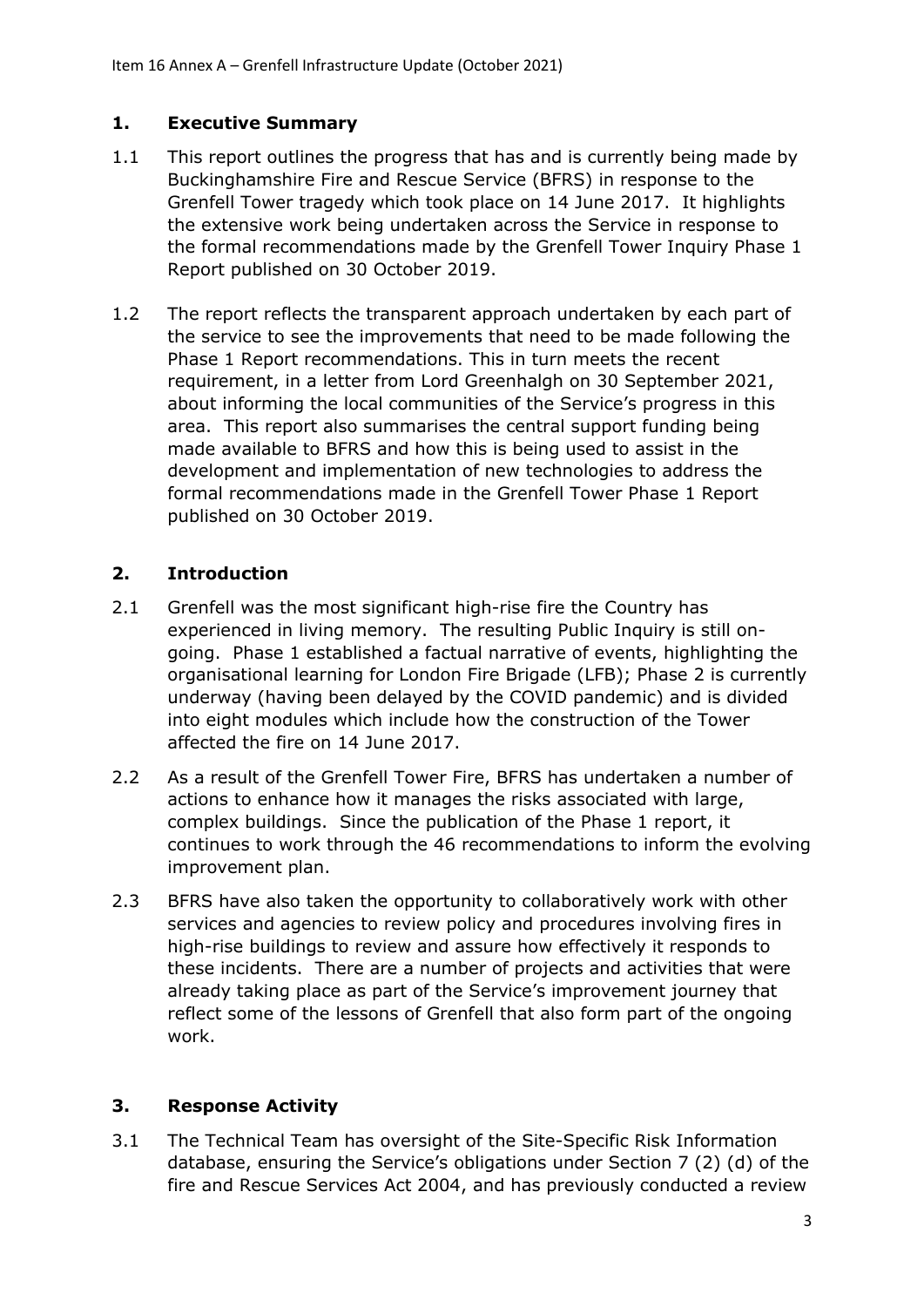of all high-rise risks. This involved the Data and intelligence and Risk Information teams working together to identify all structures in Buckinghamshire and Milton Keynes over 18 metres and then cross referencing this with those buildings that are residential or commercial of six floors and over. This gives it the confidence to understand the highrise in its area. These buildings are automatically given a high-risk status which ensures an annual review and visit from the local fire station which in turn results in the production of a tactical plan to assist crews to resolve any operational incidents on these sites. When completed, the risk information and plans are made available to all frontline appliances through Mobile Data Terminals and are also shared with the neighbouring services up to 10 km from the risk site. This information is also made available within Thames Valley Fire Control Service (TVFCS) and relevant information is made available to the operational crews whenever they are sent to an incident involving high-rise buildings.

- 3.2 Whilst waiting for further changes to national high-rise firefighting policy, BFRS has issued interim guidance for operational considerations related to building managers' stay put procedures and the evacuation requirements of large residential buildings. This guidance required the Response and protection Teams to work together to establish the evacuation strategy for each building during intelligence gathering for inclusion in the Site-Specific Risk Information. The guidance also raised awareness of how the move from a Stay put to a Simultaneous Evacuation during a fire and highlighted the foreseeable scenarios where incidents occur in high-rise residential buildings that challenge both the structural integrity and compartmentation in the event of fire. The guidance also reiterated the incident Commander's authority to review the evacuation strategy for the building from an operational perspective.
- 3.3 The policies and training packages for operational staff were reviewed drawing attention to the need for external safety observers to monitor external fire spread from the compartment of origin and to clarify the risks of how combustible exterior materials and poor building management can lead to accelerated fire growth. Additionally, working with Thames Valley Fire Control Service (TVFCS) and the other two Thames Valley Services the pre-determined attendance was reviewed to ensure that it reflected the requirements identified for fires in high-rise.
- 3.4 Having undertaken remedial action, BFRS has turned its attention to ensuring our preparedness for the introduction of any changes in National Operational Guidance by engaging in the consultation process and ensuring that this guidance is fully implemented across the Thames Valley. This work is being undertaken in joint partnership with both Oxfordshire and Royal Berkshire Fire and Rescue Services introducing both collaborative equipment and procedures. Work in this area continues as new guidance and information is released.
- 3.5 Over the coming months the Site-Specific Risk Information that is collected by the operational staff will become incorporated into the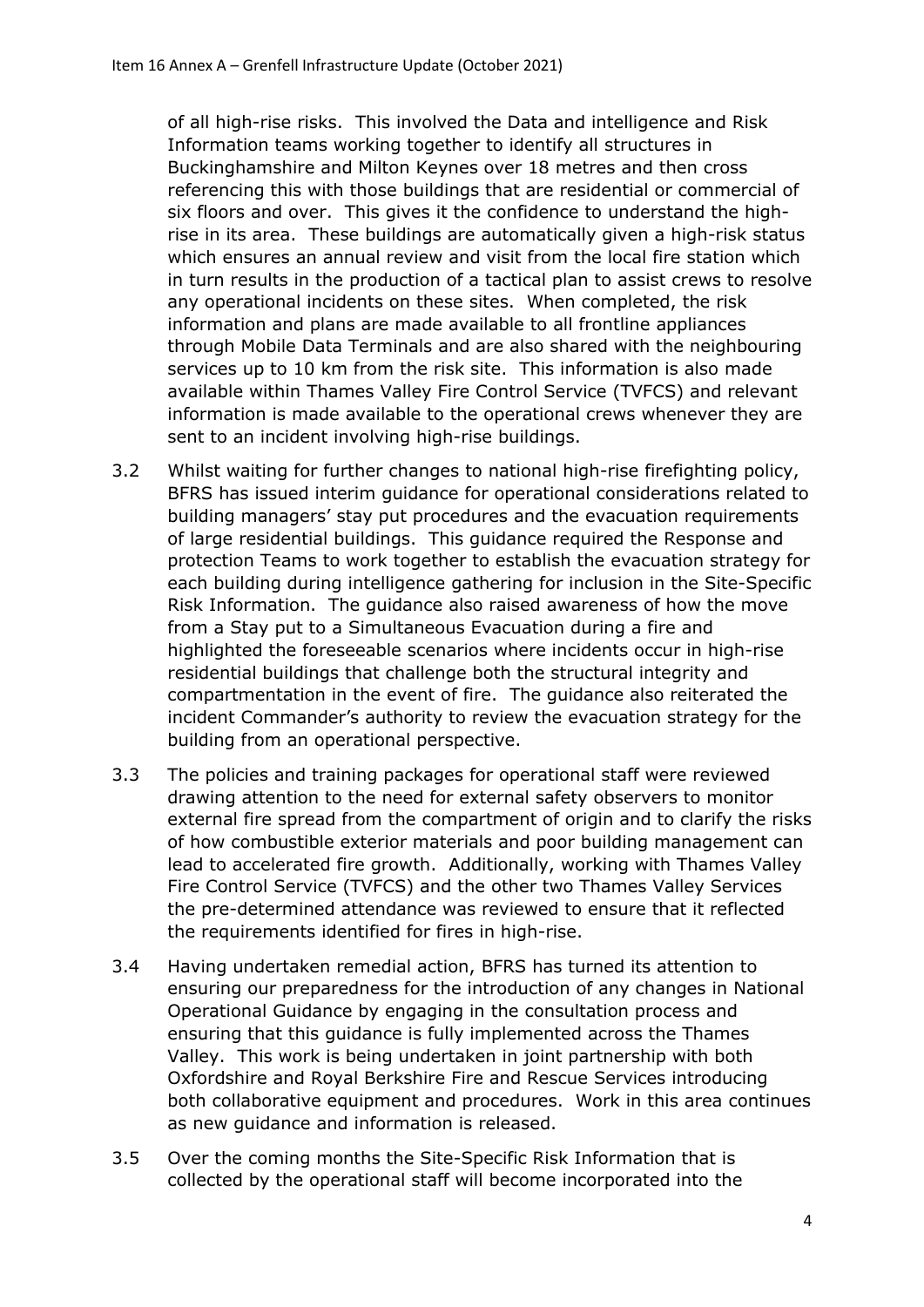Premises Risk Management System (PRMS). This will mean that data collected from Response, Prevention and Protection will be in the same place offering a single location for all information on the buildings and their occupants. This will give added insight into the activities of other departments with reference to specific buildings and will continue to improve the way in which departments collaboratively work with each other.

# **4. Prevention Activity**

- 4.1 A broad range of vulnerabilities are known to be present in the Service area's high-rise buildings. These are as diverse as people with a disability, non-UK national (presenting a language barrier), vulnerable adults and families, those with oxygen dependency, hoarding, drug and alcohol dependency. This has led to difficult engagements sessions which were poorly attended. Work has subsequently been undertaken by the Prevention Team with the respective Councils, partner agencies and Residents Associations to improve engagement activities with high-rise and other high risk residential buildings.
- 4.2 BFRS has written to all residents in the six highest risk buildings within its area in an attempt to promote further engagement and the Central Prevention Team has used a number of additional resources to improve both the engagement and the safety for those in high-rise buildings. This prevention work continues with visits to specifically vulnerable residents picking up as the changes to COVID pandemic advice changes.
- 4.3 Where there is specific information or concern with particular high risk residential buildings including high-rise from operational incidents or the public, the Prevention team proactively engage with the residents and the Duty Holder to mitigate the identified issue or risk. This highlights the collaboration work that goes on between Prevention and the operational crews.

# **5. Protection Activities**

- 5.1 The Protection Team continues to maintain its knowledge and understanding of the construction of modern buildings and how they are being refurbished whilst keeping abreast of evolution of building methods particularly following Grenfell. The Protection Team has carried out a review of all high-rise buildings and is aware of all those currently utilising both non-flammable and flammable cladding. It continues to work proactively alongside Duty Holders to advise and support them with any necessary changes to the buildings.
- 5.2 The Protection Team continues to concentrate their focus on the highest risk premises and, as the Enforcing Authority for common areas in highrise buildings, proactively engages with the Duty Holders to maintain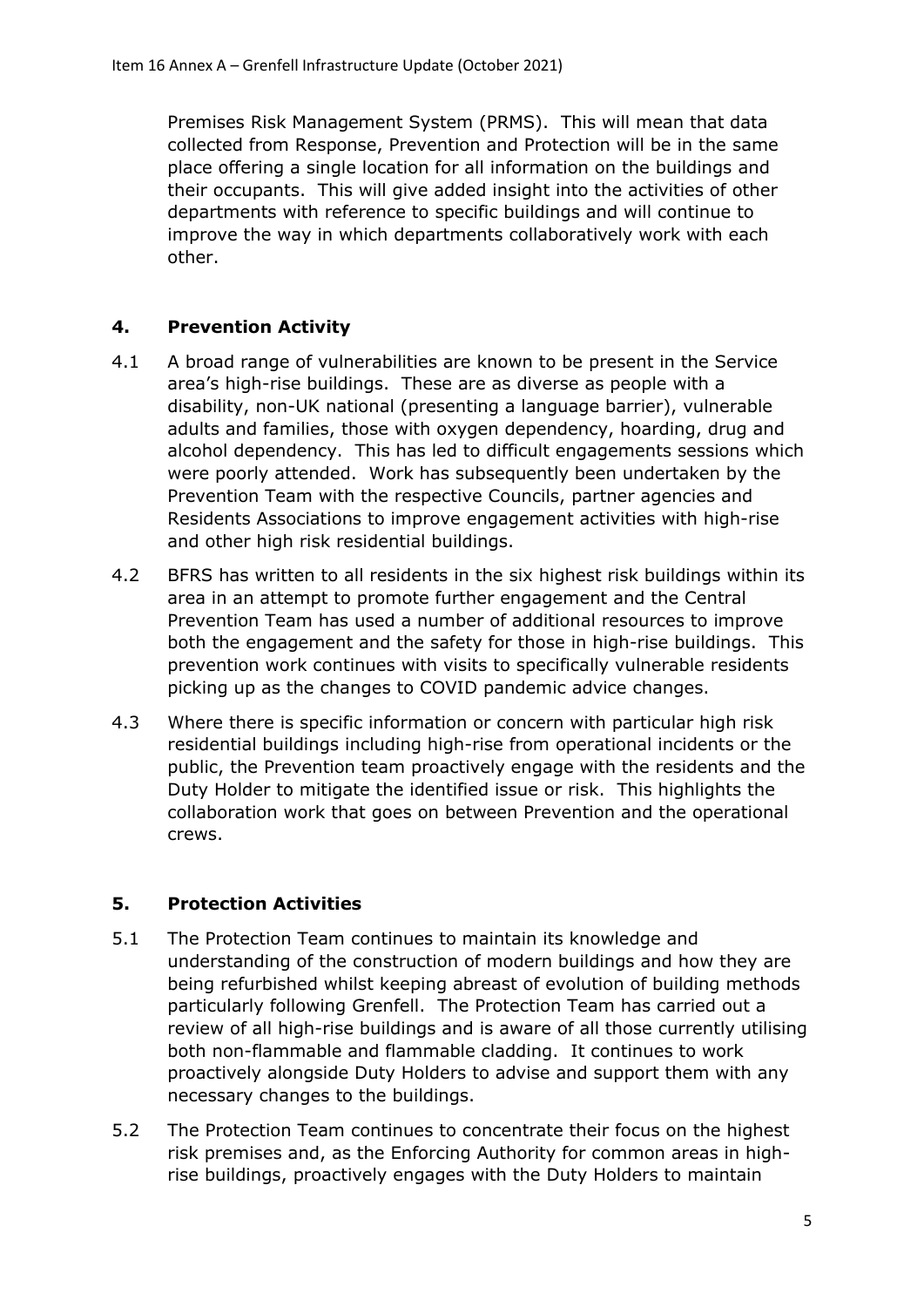compliance and take enforcement action where necessary. The introduction of the recent Fire Safety Act 2021 places responsibilities on the Duty Holders to manage and reduce the risk of fires in buildings containing multiple domestic premises; as this becomes legislation the Protection Team will continue to work with the Duty Holder to improve safety in high-rise buildings.

5.3 The Protection Team is also improving their collaboration with the Response crews by undertaking protection training with them. This will improve the Response crews understanding of basic fire safety issues which will increasingly become more apparent whenever they visit higher risk premises and ensure a greater awareness of concerns in these premises they will need to be addressed.

#### **6. Operational Assurance and Training Department Activities**

- 6.1 In the wake of the recommendations coming out of the Phase 1 report it was necessary to assure the Service's preparedness of high-rise building fires through thematic reviews and external audits. The Operational Assurance Team has, over the last six months collated information following on from a number of incidents the Service has attended. The Team has also arranged a number of high-rise exercises throughout Buckinghamshire and Milton Keynes as well as the Fire Service College. The aim is to ensure that as many varied operational staff receive the opportunity to undertake a high-rise exercise and feedback into the Operational Assurance Team as well as getting the opportunity to participate in such an exercise.
- 6.2 From the high-rise incidents and exercises a number of recommendations have been made that have now been placed onto the Operational Assurance Improvement Plan with the resulting actions being given to the appropriate personnel and departments. The objective of all this activity is to improve the way in which BFRS responds to and manages high-rise incidents which in turn will feed into the overall recommendations following the Phase 1 report.
- 6.3 The Training department has been working hand in hand with the Operational Assurance Team and feeding into the Operational Assurance Improvement Plan to ensure that learning points are captured. It has created training packages that reflect policy and procedural changes to high-rise buildings and other closely associated procedures. This has involved specific breathing apparatus training and positive pressure ventilation training to reflect national best practice. There is work taking place to ensure that the Thames Valley Services aim to have replicated these across the whole of the Thames Valley area. This will form part of the training required for the new collaboratively purchased breathing apparatus set.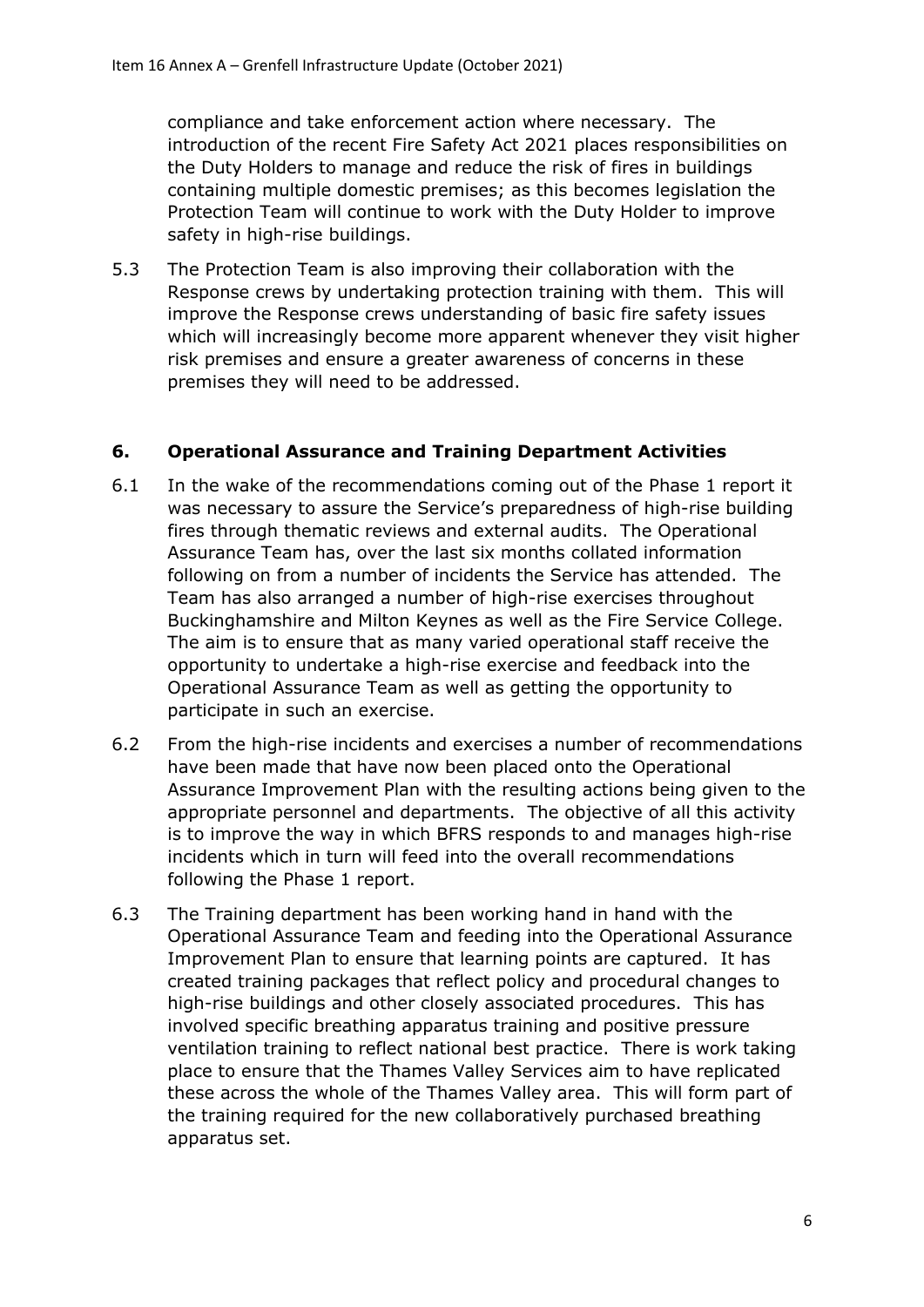6.4 In the wider context work is taking place to include multi-agency training and exercises that will reflect the multi-agency approach required for fires in high-rise buildings. This will and has included the other blue light services as well as the local Councils. This reflects the concern BFRS has for how to evacuate these large buildings if and when required.

#### **7. Improvement Plan Following the Grenfell Tower Inquiry Phase 1 Report and a Look Forward to Phase 2**

- 7.1 Following the Phase 1 report, there were 46 recommendations made that BFRS have incorporated into an improvement plan. This plan is coordinated through the Technical Team and sponsored by the Head of Protection and Assurance. Oversight is managed through a Grenfell Working Group which reports progress to the Overview and Audit Committee via the Performance Monitoring Board and Operational Assurance Group.
- 7.2 Of the 46 recommendations that were identified in the Phase 1 report BFRS have been able to complete 15 of them. It has made some significant progress in 28 and is prepared for change in the last three. From the table below (Table 1) BFRS has made some significant progress in a number of areas which it had previously been prepared for change.

|                                                                               | <b>Actions from Previous</b><br>Report (March 2021) | <b>Actions Currently</b> |
|-------------------------------------------------------------------------------|-----------------------------------------------------|--------------------------|
| BFRS has made<br>preparations for this<br>change and is ready to<br>implement | 13                                                  |                          |
| Currently in Progress                                                         | 18                                                  | 28                       |
| Complete                                                                      | 15                                                  | 15                       |
| Table 1                                                                       |                                                     |                          |

Table of previous and current actions based upon Phase 1 recommendations

- 7.3 Of the 46 recommendations BFRS are directly responsible for 28 and of these have completed 14. Of those that have yet to be completed they are all in progress and in a majority of cases are at the assurance phase in order to identify whether actions have been met. This will form part of the feedback that has come from the recent high-rise exercises and incidents.
- 7.4 BFRS does not have direct responsibility for 18 of the Phase 1 recommendations as these, in a majority of cases, rests with the responsible person or Duty Holder. As mentioned above Protection have been working with Duty Holders to resolve these but in most cases have been awaiting legislative change. With the Fire Safety Act 2021 coming into legislation and the Building Safety Bill going through Parliament these actions should be able to be progressed further.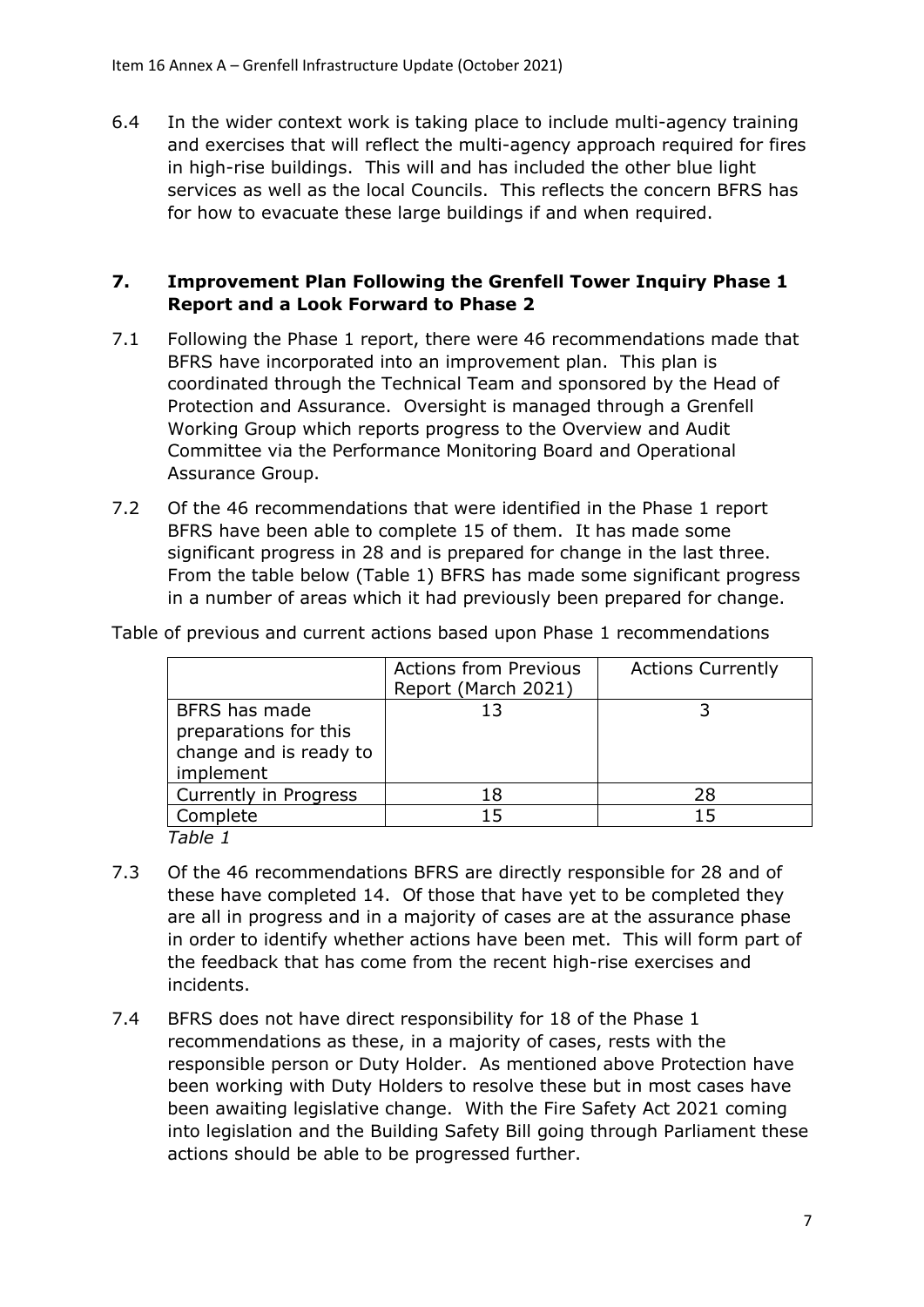7.4 Phase 1 of the Grenfell Tower Inquiry focused on the cause of the fire, its subsequent development and the course of events during the night, the principle focus of Phase 2 of the inquiry is on how and why the decisions were made that led to a highly combustible cladding system was fitted on to Grenfell Tower. Phase 2 will also explore other area that emerged from the information gathered during Phase 1. The Phase 2 part of the Inquiry is currently ongoing and it is anticipated that there may well be other recommendations for fire and rescue services to come.

# **8. Central Funding**

- 8.1 In April 2020 an announcement was made by Lord Greenhalgh, the Minister of State for Building Safety, Fire and Communities, offering a grant to assist with the implementation of the Phase 1 findings. BFRS received an initial payment of £123,549.85 to drive improvement in Protection. A further £60,000 has been allocated to facilitate a review of all high-rise residential buildings over 18 metres and additional funding of £46,253.86 was provided which BFRS has set aside for research and development and procurement of new equipment.
- 8.2 The initial payment and follow up allocation of £60,000 has been set aside for Protection. This has been used for fixed term employment contracts, training, IT equipment and continues to be used for website development and collaborative working both internally and externally.
- 8.3 The funding BFRS has set aside for research and development and equipment has been used for purchasing equipment such as loud hailers and escape hoods. Additionally, work is presently underway to investigate the equipment and software required to improve the effectiveness of communication between the operational incidents and TVFCS. This will allow the Service to maintain effective control and communication in more complex and dynamic incidents such as the potential evacuation of highrise buildings.
- 8.4 On 30 September 2021 Lord Greenhalgh sent a further letter to all the chief fire officers regarding the expectation of the Home Office, following the announcement for funding, of the responsibilities each service has to their communities about the lessons learnt and the improvements made following the Grenfell tragedy. This letter highlighted that each fire and rescue service must show the transparent progress they have made meeting the Phase 1 Inquiry's recommendations and that these recommendations affect all services.

# **9. Collaboration and Alignment**

9.1 A significant amount of work continues to take place in respect of collaboration between BFRS, Oxfordshire Fire and Rescue Service and Royal Berkshire Fire and Rescue Service. This work includes research and